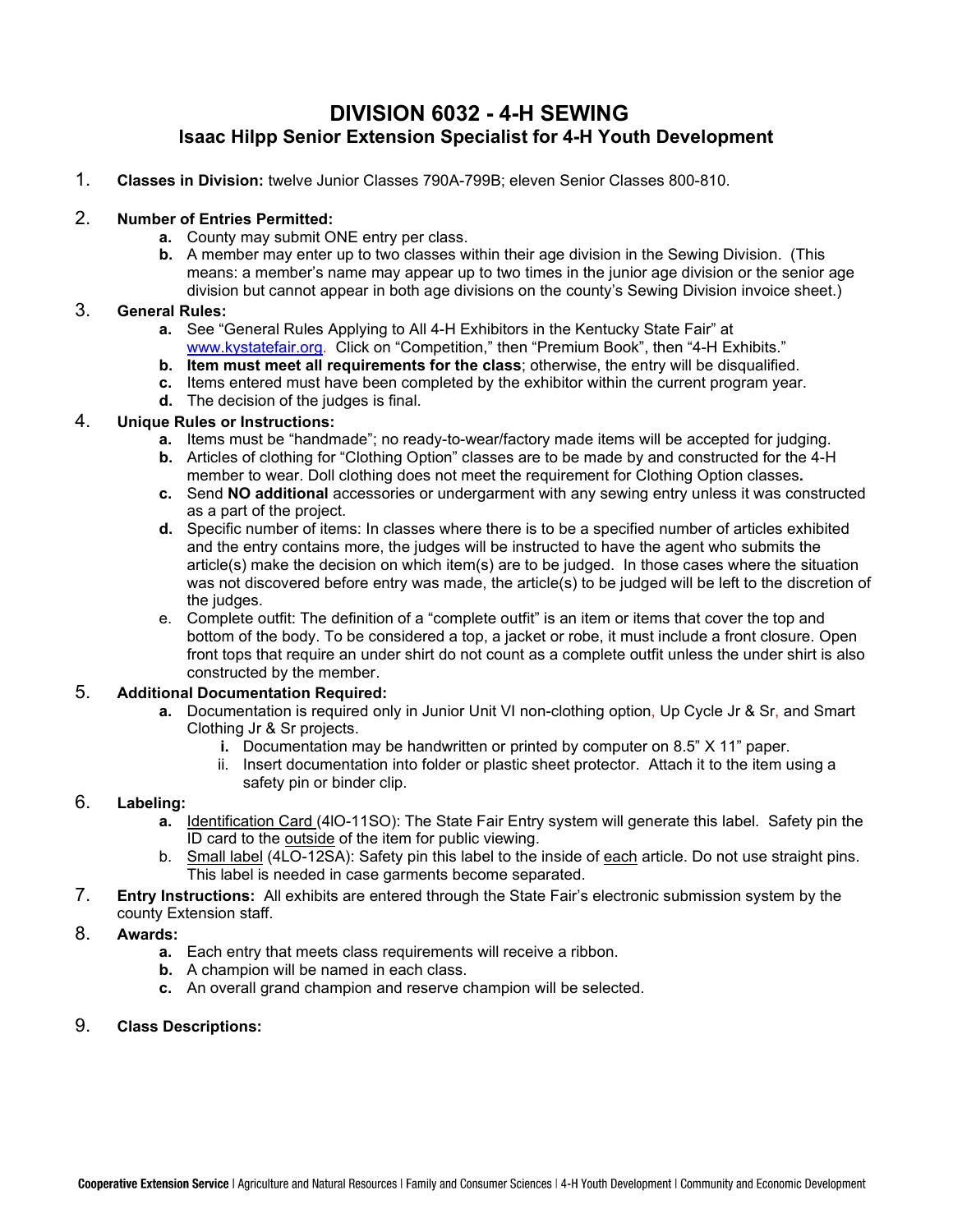## **Junior Division for 4-H'ers Ages 9-13**

**Junior members may complete the projects in any order and may repeat a level more than one year. The curriculum includes instructions for making "practice" items; the practice items do not fit in classes in the Clothing Division.**

### **Unit I – Let's Learn to Sew: Beginner skills;** See Publication:

<http://www.ca.uky.edu/agc/pubs/4jd/4jd01pb/4jd01pb.pdf>, pages 3-20 and 55-56.

- 790A Unit I Clothing Option: Shorts, pants, or skirt with casing waistline (elastic and/or drawstring). *Garment must be made from woven fabric and include the following: straight machine stitching, appropriate visible seam finish, and machine stitched hem. This class is for youth ages 9-13.*
- 790B Unit I Non Clothing Option: Apron OR drawstring backpack/shoulder bag OR tote bag with fabric handles OR a laundry bag. *Item must be made from woven fabric and include the following: straight machine*  stitching, appropriate visible seam finish, and a casing or machine stitched hem. Practice projects (travel kit and tissue holder) are not to be entered. *This class is for youth ages 9-13.*

**Unit II – Let's Get to the Bottom: Beginner skills;** See Publication: <http://www.ca.uky.edu/agc/pubs/4jd/4jd01pb/4jd01pb.pdf> , pages 21-38 and 55-56.

- 791 Unit II Clothing Option: Skirt, shorts or pants. *Exhibit must be made from woven fabric and include the following: enclosed seams, appropriate seam finish, interfacing, zipper, and a facing or waistband. This class is for youth ages 9-13.*
- 792 Unit II Non Clothing Option: Zippered tote bag/purse, garment bag, or duffle/gym bag. *Exhibit must be made from woven fabric and include the following: enclosed seams, appropriate seam finish, interfacing, and 14" or longer zipper. (Pre-quilted woven fabric and recycled woven fabric are acceptable fabric choices but use is not required.)* Practice projects (book cover, zippered travel bag) are not to be entered, *This class is for youth ages 9-13.*

**Unit III – Top It Off: Beginner skills;** See Publication:<http://www.ca.uky.edu/agc/pubs/4jd/4jd01pb/4jd01pb.pdf> , pages 39-52 and 55-56.

- 793 Unit III Clothing Option: Shirt, simple jacket, one piece dress with no waistline, cape with a hood or collar, bathrobe, or vest with lining or facing. *Garment must be made from woven fabric and include the following: buttons and buttonholes. A simple lining, trim, collar, and sleeves may be included but are not required. This class is for youth ages 9-13.*
- 794 Unit III Non Clothing Option: Backpack with lining, applied trim, and button/buttonhole closure. Practice projects (hanger cover, pillow case with button closure, gift bag) are not to be entered. *This class is for youth ages 9-13.*

**Unit IV – Stretch Your Knit Skills: Beginner skills;** See Publication: <http://www.ca.uky.edu/agc/pubs/4jd/4jd01pb/4jd01pb.pdf> , pages 45-48 and 55-56.

795 Unit IV Stretch Your Knit Skills: 1 or 2 piece complete outfit made from knit fabric; such as a dress, top and bottom, pajamas, or nightshirt. **All** g*arment pieces must be made from knit fabric with a limited amount of one-way stretch; rib knit may be included for neckband and arm/leg band trim only. This class is for youth ages 9-13.*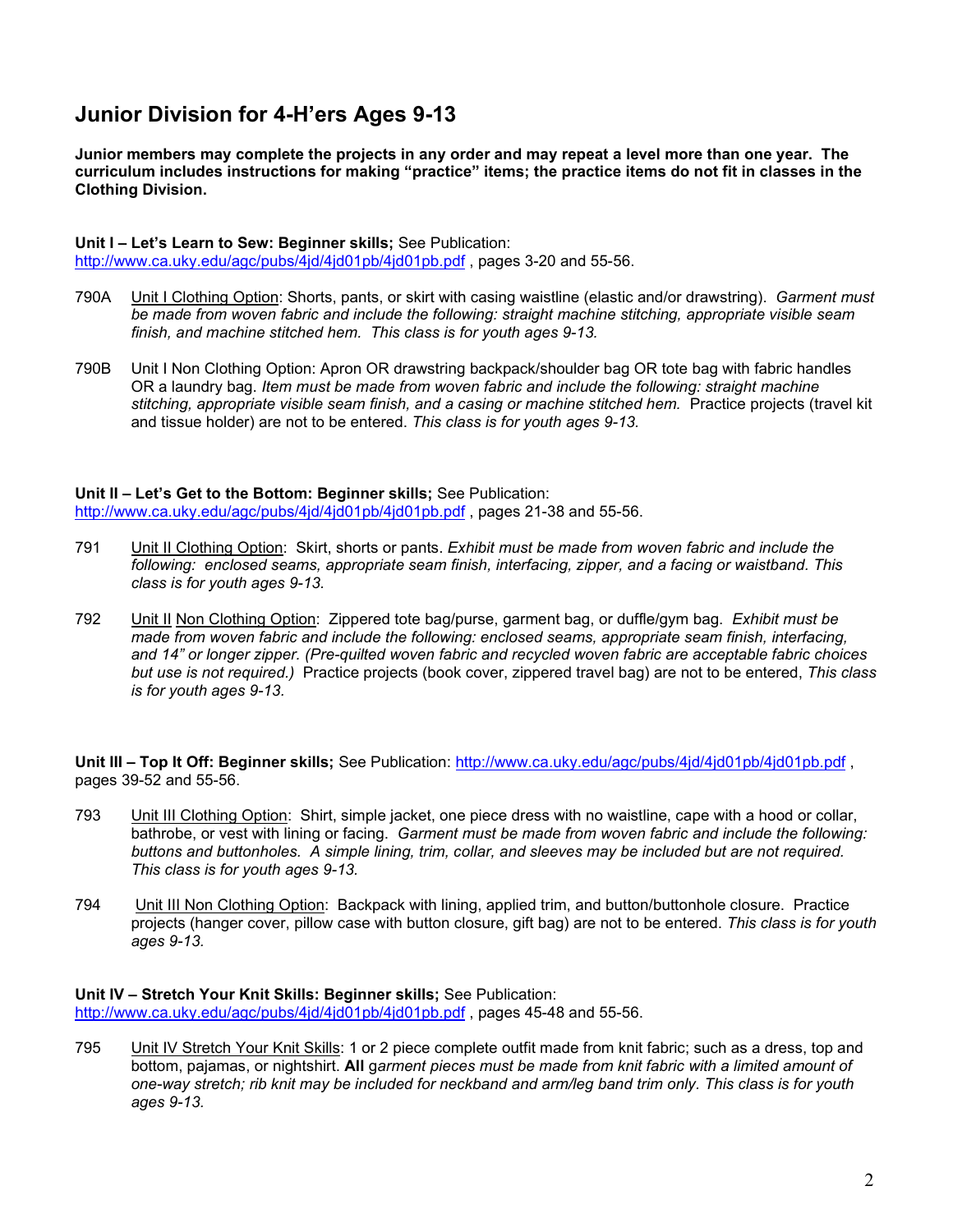**Unit V – Moving on Up: Intermediate skills;** See publication: [http://4-h.ca.uky.edu/sites/4](http://4-h.ca.uky.edu/sites/4-h.ca.uky.edu/files/junior_unit_v_moving_on_up.pdf) [h.ca.uky.edu/files/junior\\_unit\\_v\\_moving\\_on\\_up.pdf](http://4-h.ca.uky.edu/sites/4-h.ca.uky.edu/files/junior_unit_v_moving_on_up.pdf)

**796** Unit V Moving on Up: one-piece complete outfit made from woven fabric; such as a dress, coveralls, or jumpsuit. Item must include at least a zipper and/or buttons and buttonholes. A waistline simple lining, trim, collar, and sleeves may be included but are not required. This class is for youth ages 9-13.

### **Unit VI – Put it All Together;** See Publication:<http://www.ca.uky.edu/agc/pubs/4jd/4jd01pb/4jd01pb.pdf> , pp. 49-56.

- 797 Unit VI Put It All Together Clothing Option: 2 or 3 piece complete coordinating outfit; such as warm up suit; dress with jacket or coat, swimwear with cover-up, jacket or shirt with slacks/ skirt. *At least one piece must include sleeves and a collar/hood. No simple casings. Fabric choice may be woven, knit or a combination of the two. This class is for youth ages 9-13.*
- 798 Unit VI Put It All Together Non-Clothing Option: Original design tote bag or bicycle carrier and documentation folder – made using Wild Ginger Software, Inc. *Wild Things!* Software program, download free at: <https://www.wildginger.com/products/wildthings.htm> . Select the "Tote Bag" or "Bicycle Carrier" option and design a bag that includes at least 2 pockets. Be creative with your design. Required elements: at least 2 pockets; minimum size of 12 inches in height and 12 inches in width. Item must have at least one functional zipper; and creative stitchery or applied trim to personalize your bag. If bag is not lined, the seam allowances must be finished with a bound seam finish. Optional elements: lining, other type closure as design dictates [button(s), hook and loop tape, or snap(s)]. This class is for youth ages 9-13. **In the documentation include**: your name, your county, the name of the unit, class entered, number of years you have been sewing, cost, and the printed design sheets (one for each pocket selected) from the program, and answers to the following questions:
	- 1. How did you choose the size of your tote bag? Did you use any of the default settings in the program?
	- 2. Did you have any trouble using the software or printing your pattern? Explain
	- 3. Did you download the Wild Things! Program to your home computer or use the program at your county extension office?
	- 4. Did you make any changes to your pattern after it was printed? If so, tell what you changed.

**Unit: Up Cycle It!—for youth ages 9-13 with advanced sewing skills;** See publication: [https://4](https://4-h.ca.uky.edu/sites/4-h.ca.uky.edu/files/upcycle_project_jr_and_sr.pdf) h.ca.uky.edu/sites/4-h.ca.uky.edu/files/upcycle\_project\_ir\_and\_sr.pdf

799A Up Cycle It! Junior—item sewn from recycled/repurposed garments and documentation folder: Sew a garment or fashion accessory from previously worn garments. Recycled fabric is to be the major component of the item. Recycled garments may be cast-offs from the member's family/friends or purchased at a yard sale or similar low cost source. *Documentation is required*. In documentation include the following: your name, your county, the name of the unit, class entered, number of years you have been sewing; a **"before" photo** of all recycled items used; source of the recycled garment; how the design was created; and any design drawings that were used in the creation. Place documentation in a folder or plastic sheet protector. "Deconstructed" t-shirts which do not include sewing skills do not fit this class. Items for the home do NOT fit this class. Items which do not include sewing as a major means of reconstruction are not eligible for this class. See publication. This class is for youth ages 9-13 with sewing skills.

### **Unit: Style Engineers—for youth ages 9-13**

799B Smart Clothing and documentation: one soft circuit item created using conductive thread and hand sewing and/or machine sewing skills, LEDs, and battery pack. May include items such as an LED bracelet, an illuminating fashion applique, an illuminating fashion accessory, or an illuminating garment constructed by the member. **Documentation:** Attach a diagram of the circuitry in your item. Website: [http://styleengineers.org/module/smart](http://styleengineers.org/module/smart-clothing/)[clothing/.](http://styleengineers.org/module/smart-clothing/) This class is for youth ages 9-13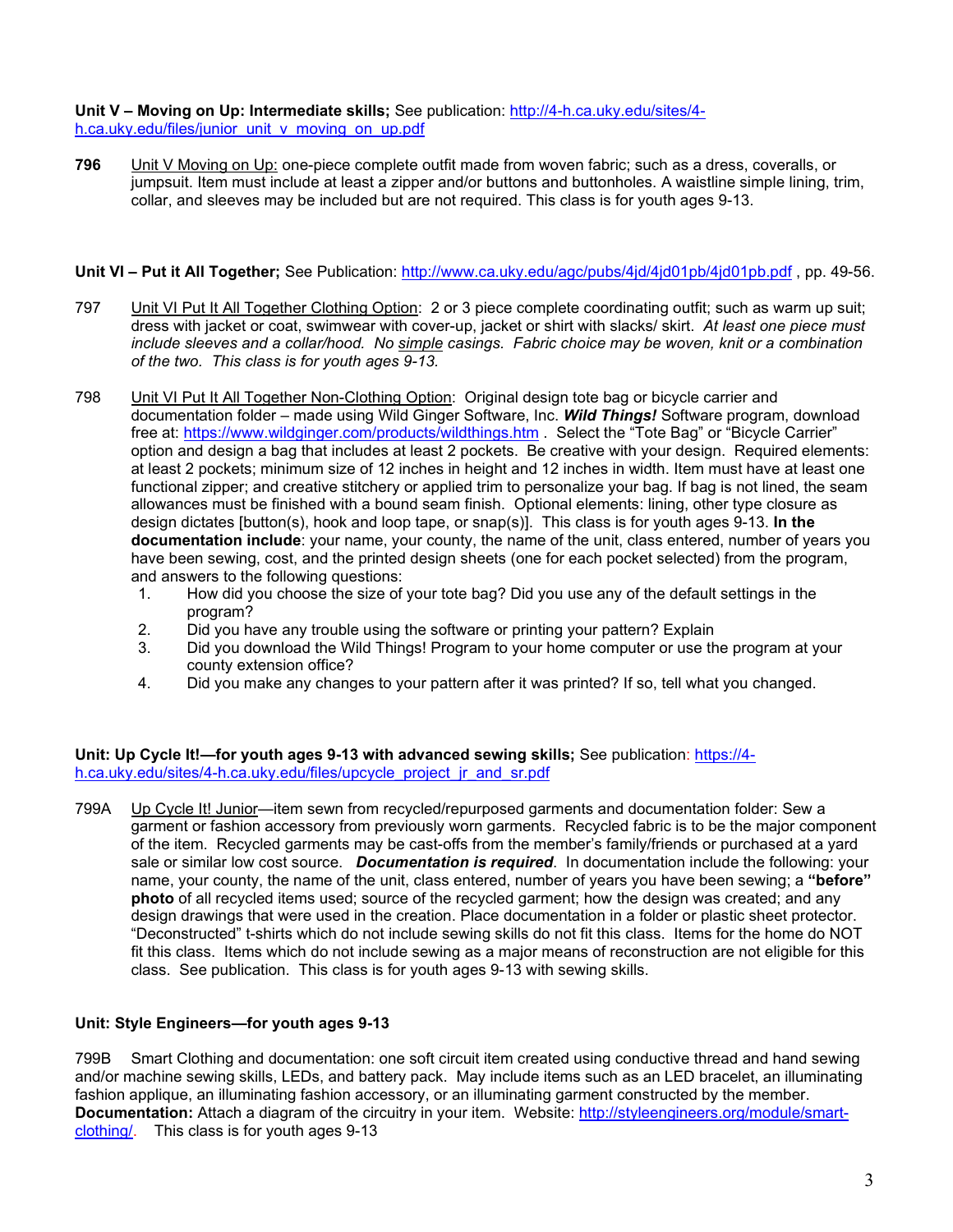# **Senior Division for 4-Hers, age 14-18**

## **Senior members may complete the projects in any order and may repeat a level more than one year.**

**Unit: Let's Be Casual- for ages 14-18.** *(Ask your county 4-H agent for a copy or s*ee publication: [http://4](http://4-h.ca.uky.edu/sites/4-h.ca.uky.edu/files/senior_unit_1_a_lets_be_casual.pdf) [h.ca.uky.edu/sites/4-h.ca.uky.edu/files/senior\\_unit\\_1\\_a\\_lets\\_be\\_casual.pdf\)](http://4-h.ca.uky.edu/sites/4-h.ca.uky.edu/files/senior_unit_1_a_lets_be_casual.pdf)

- 800 Let's Be Casual--Clothing Option: 1 or 2 piece complete outfit made from knit or woven fabric such as a dress, top and bottom, simple pajamas, or robe. This class is for youth ages 14-18.
- 801 Let's Be Casual--Non Clothing Option: 2 coordinating fabric accessories from the following: apron, oven or BBQ mitt, wallet, garment bag, purse, backpack or duffel bag. This class is for youth ages 14-18.

**Unit: Dress It Up- for ages 14-18.** *(Ask your county 4-H agent for a copy or s*ee publication: [https://4](https://4-h.ca.uky.edu/sites/4-h.ca.uky.edu/files/senior_unit_1_b_dress_it_up_0.pdf) [h.ca.uky.edu/sites/4-h.ca.uky.edu/files/senior\\_unit\\_1\\_b\\_dress\\_it\\_up\\_0.pdf\)](https://4-h.ca.uky.edu/sites/4-h.ca.uky.edu/files/senior_unit_1_b_dress_it_up_0.pdf)

802 Dress It Up--1 or 2 piece complete "dressy" outfit, such as a dress, suit, pantsuit, sport coat and slacks. Fabric choice may be woven, knit or a combination of the two. This class is for youth ages 14-18.

**Unit: Match It Up- for ages 14-18.** *(Ask your county 4-H agent for a copy or s*ee publication: [https://4](https://4-h.ca.uky.edu/sites/4-h.ca.uky.edu/files/senior_unit_1_c_match_it_up.pdf) [h.ca.uky.edu/sites/4-h.ca.uky.edu/files/senior\\_unit\\_1\\_c\\_match\\_it\\_up.pdf\)](https://4-h.ca.uky.edu/sites/4-h.ca.uky.edu/files/senior_unit_1_c_match_it_up.pdf)

- 803 Match It Up--Clothing Option: Choose at least one item from each group to make a complete 3 or 4 piece coordinated outfit:
	- Shorts, pants, or skirt
	- Top, blouse, or shirt
	- Vest, jacket, or sweater

At least one piece is required to have regulation set in sleeves. Fabric choice may be woven, knit or a combination of the two. An accessory item may be included as the fourth piece. This class is for youth ages 14-18.

804 Match It Up--Non Clothing Option: 3 or 4 piece coordinating sport/luggage/travel or fashion accessories set. Ideas include, but are not limited to, a wallet, purse, device carrier, backpack, duffel bag, gym bag or bag for bike or vehicle. Among the items chosen, the set must include the use of applied trim, pockets and at least one 14-inch or longer zipper. This class is for youth ages 14-18.

**Unit: Creative Expression for ages 14-18.** *(Ask your county 4-H agent for a copy or s*ee publication: [https://4](https://4-h.ca.uky.edu/sites/4-h.ca.uky.edu/files/senior_unit_1_d_creative_expressions.pdf) [h.ca.uky.edu/sites/4-h.ca.uky.edu/files/senior\\_unit\\_1\\_d\\_creative\\_expressions.pdf\)](https://4-h.ca.uky.edu/sites/4-h.ca.uky.edu/files/senior_unit_1_d_creative_expressions.pdf)

- 805 Creative Expression--Clothing Option: Construct a complete outfit for one of the following activities:
	- Halloween, theater, or historic costume
	- Uniform for medical profession, cheerleader, dancer, etc.
	- Riding apparel

This class is for youth ages 14-18.

- 806 Creative Expression--Non Clothing Option: Select one of the following and construct a:
	- Fabric doll or animal with a wardrobe of two outfits

Machine appliquéd specialty flag or decorative banner (minimum size 24 inches x 24 inches) This class is for youth ages 14-18.